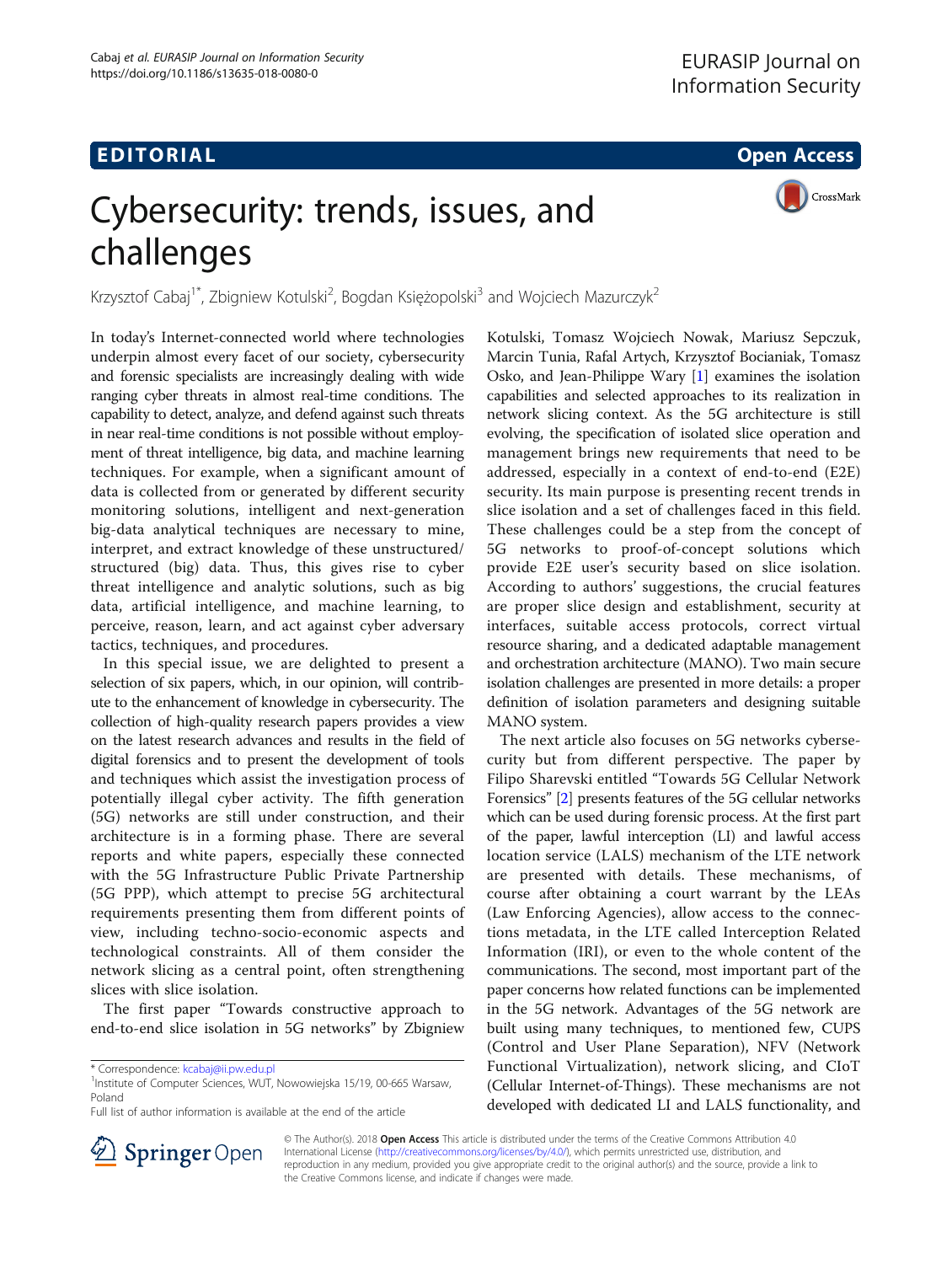<span id="page-1-0"></span>to enable it, some additional efforts are needed. The author of the paper presents some ideas and/or solution to overcome this problem. The paper is very infesting, as these mechanisms are seldom described and utilized by the researchers.

In the article entitled "Foundations and applications of artificial Intelligence for zero-day and multi-step attack detection authored" by Pierre Parrend, Julio Navarro, Fabio Guigou, Aline Deruyver, and Pierre Collet [3], another analysis of multi-step attack is presented. In this paper, the authors provide a review of the two main approaches for tracking hard-to-find cyberattacks: statistical analysis and machine learning, which are the two domains of data analysis. The authors propose a comprehensive framework for the study of complex attacks and related analysis strategies through statistical tools, on the one side, and machine learning tools, one the other side. It puts these complex attacks in perspective with their core applications in the security domain: detection and investigation. Transaction traces analysis is a key utility for marketing, trend monitoring, and fraud detection purposes. A good source of such traces are Points-of-Sale (POS) which are devices representing the transactions' checkout processes.

The data obtained from the traces is an effective source of information about shoppers, their purchases, and behaviors. The transaction traces can also be used for designing and verification of contextual risk management systems for card-present transactions.

In the paper "POS-originated transaction traces as a source of contextual information for risk management systems in EFT transactions" by Albert Sitek and Zbigniew Kotulski [\[4](#page-2-0)], the authors have presented a novel approach to collect detailed transaction traces directly from payment terminals. Thanks to that, it is possible to analyze each transaction's step precisely, including its frequency and timing. The authors have used such an approach to analyze the collected data based on real-life experiment. They also presented important findings for designers of such payment systems to extend their functionalities.

The next paper is entitled "OMMA: open architecture for Operator-guided Monitoring of Multi-step Attacks" authored by Julio Navarro, Veronique Legrand, Aline Deruyver, and Pierre Parrend [[5\]](#page-2-0). The authors propose the architecture of an engineering system called OMMA, Operator-guided Monitoring of Multi-step Attacks, for integration of multi-step attack detection methods working with heterogeneous sets of events. OMMA proposes a framework for merging different detection techniques in order to improve research collaborations and profit from past work. The main contribution of OMMA is that it offers to the research community an open platform where no matter which multi-step attack

detection algorithm based on event correlation could be integrated.

Finally, the paper "Detection of Spoofed and Non-Spoofed DDoS Attacks and Discriminating them from Flash Crowds" by Gera Jaideep and Bhanu Prakash Battula [[6\]](#page-2-0) focuses on introducing a novel methodology that is able to detect different types of DDoS attacks. Moreover, the proposed solution is able to differentiate such attacks from the benign flash crowd effect (which currently is perceived as a very challenging task). The presented comprehensive methodology takes into account various network traffic dynamic parameters like source entropy and traffic entropy and investigates different thresholds in order to be capable of correctly recognizing spoofed and non-spoofed DDoS attacks and flash crowd scenario. To prove that their solution is effective and efficient, the authors provide in the paper also extensive results of experiments conducted with the use of NS-2 simulator.

To summarize, we believe that this special issue will contribute to enhancing knowledge in cybersecurity. In addition, we also hope that the presented results will stimulate further research in the important areas of information and network security. We also want to thank the Editors-in-Chief of the EURASIP Journal on Information Security, the researchers contributing to the special issue, and excellent reviewers for their great help and support that made this special issue possible.

#### Authors' contributions

All authors actively participated in discussions, read and approved the final manuscript. All authors read and approved the final manuscript.

#### Competing interests

The authors declare that they have no competing interests.

#### Publisher's Note

Springer Nature remains neutral with regard to jurisdictional claims in published maps and institutional affiliations.

#### Author details

<sup>1</sup>Institute of Computer Sciences, WUT, Nowowiejska 15/19, 00-665 Warsaw Poland. <sup>2</sup>Institute of Telecommunications, WUT, Nowowiejska 15/19, 00-665 Warsaw, Poland. <sup>3</sup>Faculty of Mathematics, Physics and Computer Science, UMCS, pl. Marii Curie-Sk lodowskiej 5, 20-031 Lublin, Poland.

#### Received: 11 July 2018 Accepted: 12 July 2018 Published online: 20 July 2018

#### References

- 1. Z Kotulski, T.W Nowak, M Sepczuk, M Tunia, R Artych, K Bocianiak, T Osko and J-P Wary (2018). Towards constructive approach to end-to-end slice isolation in 5G networks. EURASIP Journal on Information Security, 2018, 2, Published on: 20 March 2018 <https://doi.org/10.1186/s13635-018-0072-0> .
- 2. F Sharevski (2018). Towards 5G cellular network forensics. Eurasip Journal on Information Security, 2018, 8, Published on: 11 July 2018 [https://doi.org/10.](https://doi.org/10.1186/s13635-018-0078-7) [1186/s13635-018-0078-7](https://doi.org/10.1186/s13635-018-0078-7) .
- 3. P Parrend, J Navarro, F Guigou, A Deruyver and P Collet (2018). Foundations and applications of artificial intelligence for zero-day and multi-step attack detection. EURASIP Journal on Information Security 2018,4, Published on: 24 April 2018 [https://doi.org/10.1186/s13635-018-0074-y.](https://doi.org/10.1186/s13635-018-0074-y)